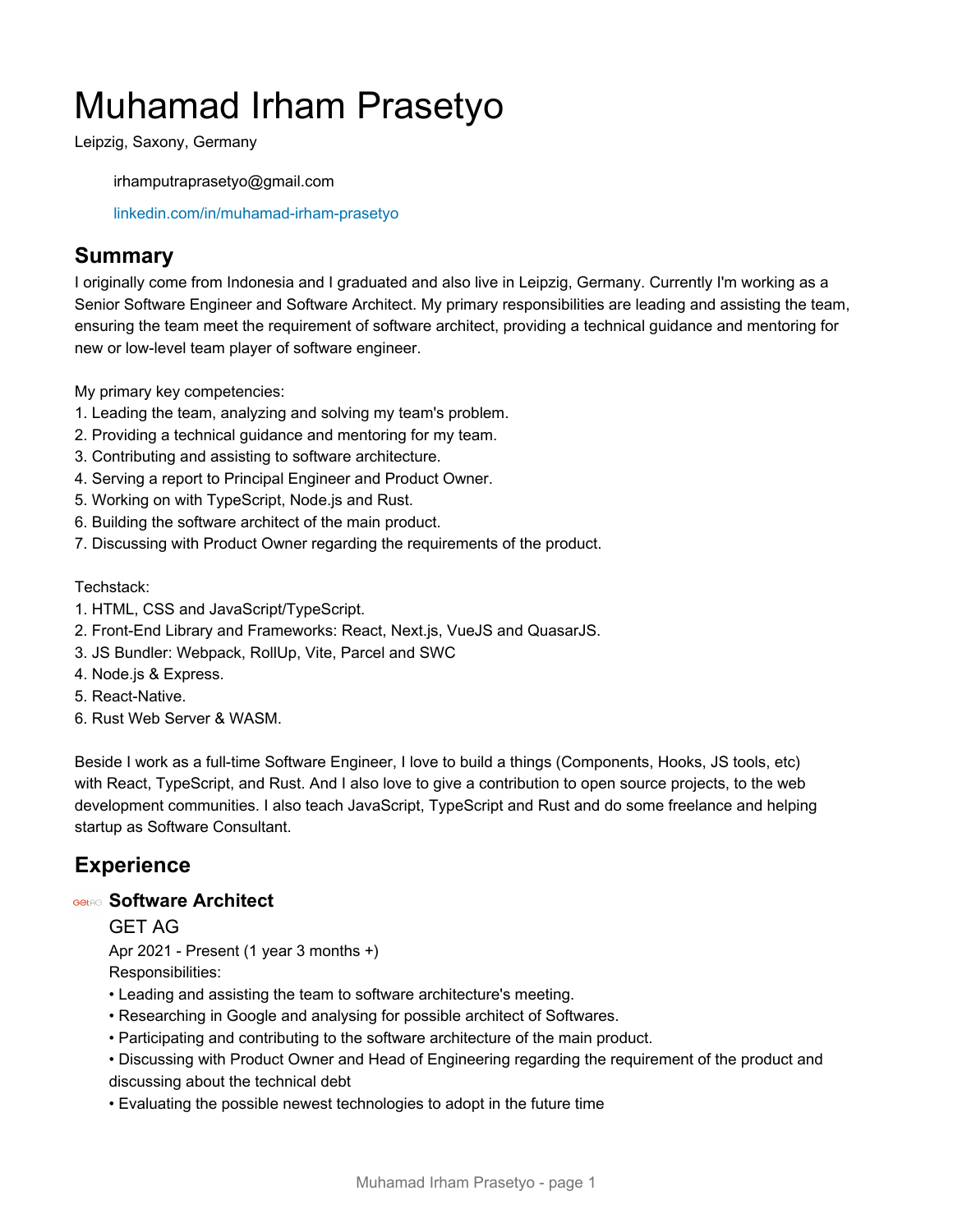#### **Senior Staff Software Engineer**

GET AG

Jan 2020 - Present (2 years 6 months +) Responsibilities:

• Providing and improving a technical guidances and mentorship for the new or low-level team of Software Engineer.

- Ensuring and managing the team meets the software requirement.
- Resolving the tasks by writting a software with React, Vue, Node.js and TypeScript.
- Improving and managing the quality of code base.
- Collaborating and discussing the problem and the solution with the Head of Engineering.
- Discussing about the best solution with the teams.

# **Back End Developer**

#### Nanotech Natura Indonesia

May 2019 - May 2020 (1 year 1 month) Working with tech stacks: TypeScript, Node.js, Express, GraphQL, AWS.

Responsibility:

- Providing and improvinf all APIs for Front-End.
- Maintaining, testing and optimizing.
- Implementing and resolving the tasks of Authentication and Session.
- Documenting the APIs with Postman and collaborating with the team

## **Software Developer**

#### FUTURE.rent

Jun 2019 - Dec 2019 (7 months) Working with tech stacks: TypeScript, Angular 8, Angular Universal, RxJS, Firebase, Google Cloud Function, Protraktor and Karma.

Responsibility:

- Resolve the problems with/in TS
- Implements new feature for frontend side with Angular 8, NgStore for State Management
- Maintaining and managing every Angular components
- Improving the performance
- Creating RESTful API using TS-Node and Firebase
- Collaborating with the team about Unit testing and E2E for Angular app

#### **Front End Engineer**

#### ener|xess GmbH

Jun 2018 - Jun 2019 (1 year 1 month) Working with tech stacks: TypeScript, AngularJS, Angular 7, NodeJS, Prisma GraphQL.

Responsibility:

- Solve the problems with/in TS with Node.js and GraphQL
- Implement new features for frontend side in different projects with AngularJS, Angular 7, SASS